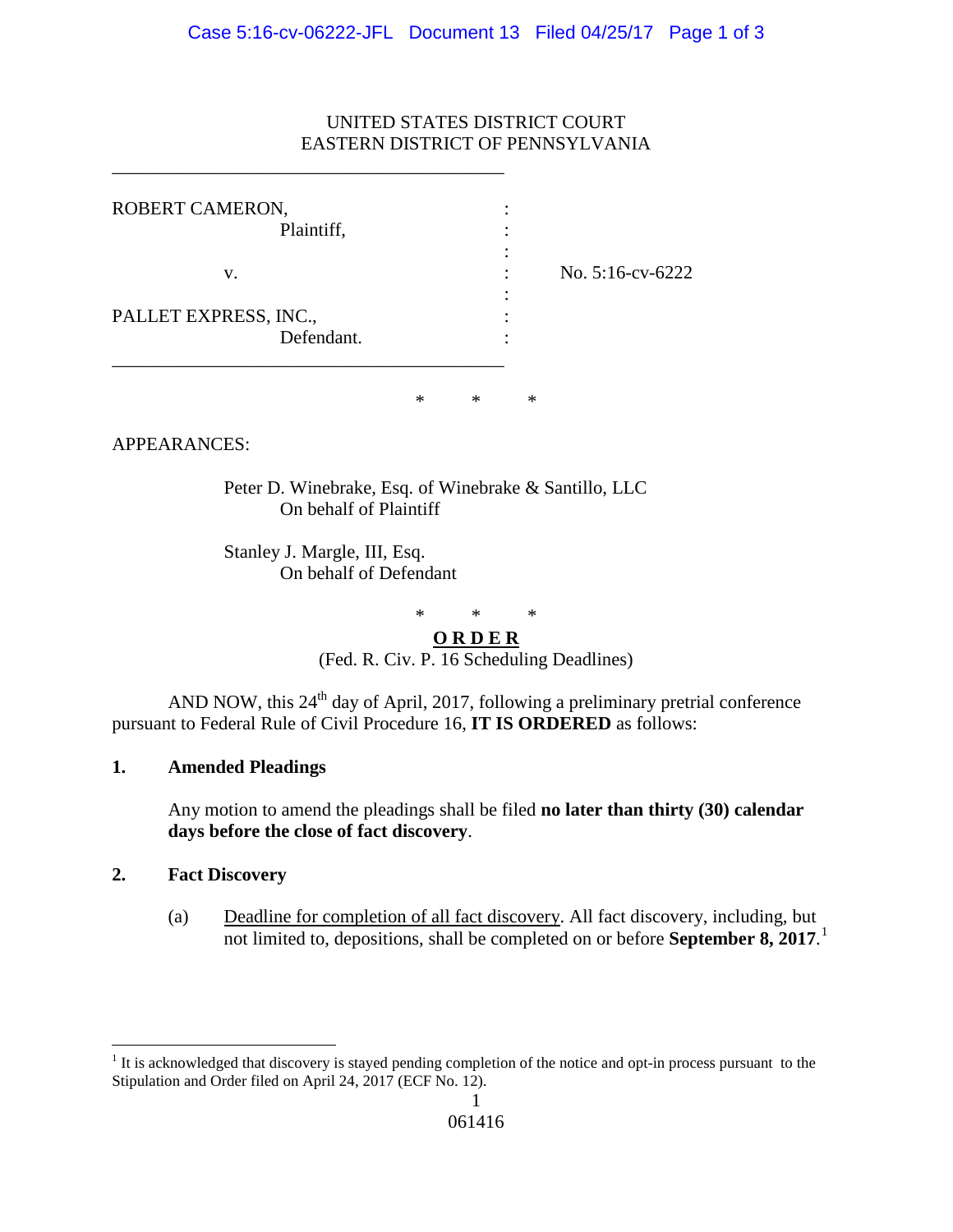# **3. Expert Discovery**

- (a) Deadline for completion of expert discovery. On or before **September 8, 2017**, counsel for each party shall serve upon counsel for every other party all expert reports pursuant to Federal Rule of Civil Procedure  $26(a)(2)(B)$ .
- (b) Rebuttal expert reports. If intended solely to contradict or rebut evidence on the same subject matter identified by an expert witness for another party, counsel shall serve rebuttal expert reports on counsel for every other party **not later than fifteen (15) calendar days of the other party's disclosure**.
- (c) Non-compliance. Any violation of the disclosure requirements arising under the Federal Rules of Civil Procedure, the Court's Local Rules of Civil Procedure, or this Scheduling Order may result in the barring of expert testimony at trial.

# **4. Dispositive Motions**

- (a) Deadline for filing of dispositive motions. All dispositive motions shall be filed **not later September 25, 2017.**
- (b) Required statement of material facts must accompany motion. Upon the filing of any motion for summary judgment pursuant to Federal Rule of Civil Procedure 56, there shall be filed simultaneously with the motion a separate, short, and concise statement of the material facts, in numbered paragraphs, as to which the moving party contends there is no genuine issue to be tried.
- (c) Required statement of material facts in opposition to motion. The filing of any opposition to a motion for summary judgment shall include a separate, short, and concise statement of the material facts as to which it is contended that there exists a genuine issue of fact to be tried. This statement must quote each numbered paragraph from the opposing party's statement of material facts, with a response following after each quoted paragraph.
- (d) References to the record. All statements of material facts shall include a citation to the specific portion(s) of the record that support the assertion, including the exhibit or transcript, page and line number.
- (e) Effect of uncontested facts. All facts set forth in the moving party's statement of material facts may be taken by the Court as admitted unless controverted by the opposing party.